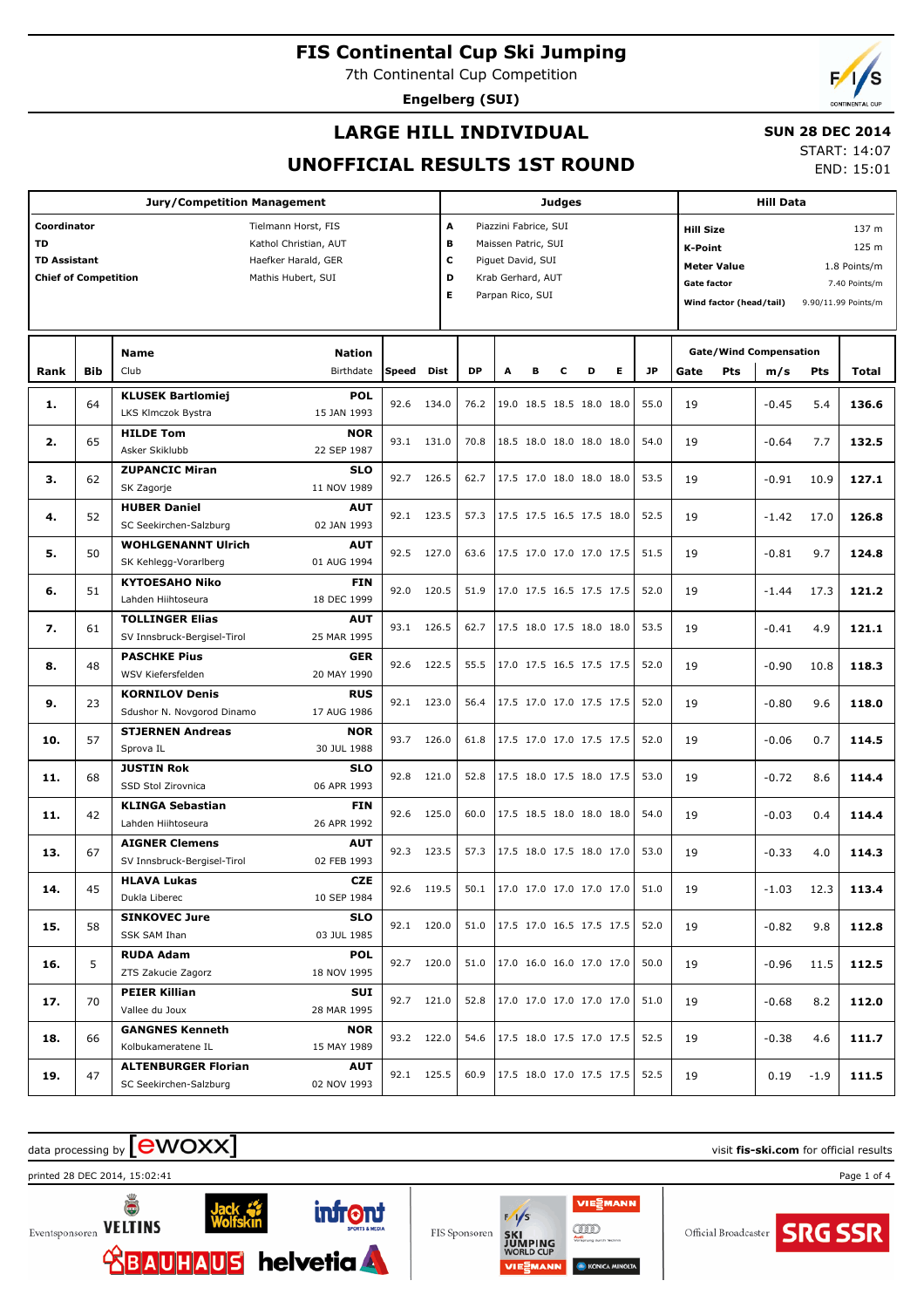7th Continental Cup Competition

**Engelberg (SUI)**

# **LARGE HILL INDIVIDUAL**

### **SUN 28 DEC 2014**

### **UNOFFICIAL RESULTS 1ST ROUND**

START: 14:07 END: 15:01

|      |            | <b>Name</b>                                  | Nation                    |            |            |           |   |                          |   |   |   |      | <b>Gate/Wind Compensation</b> |            |         |        |       |
|------|------------|----------------------------------------------|---------------------------|------------|------------|-----------|---|--------------------------|---|---|---|------|-------------------------------|------------|---------|--------|-------|
| Rank | <b>Bib</b> | Club                                         | Birthdate                 | Speed Dist |            | <b>DP</b> | A | в                        | c | D | Е | JP   | Gate                          | <b>Pts</b> | m/s     | Pts    | Total |
|      |            | <b>QUECK Danny</b>                           | <b>GER</b>                |            |            |           |   |                          |   |   |   |      |                               |            |         |        |       |
| 20.  | 55         | WSV 08 Lauscha                               | 17 SEP 1989               | 92.9       | 122.5      | 55.5      |   | 17.5 17.0 17.0 17.5 17.0 |   |   |   | 51.5 | 19                            |            | $-0.27$ | 3.2    | 110.2 |
| 21.  | 56         | <b>BJOERENG Joacim Oedegaard</b>             | <b>NOR</b>                |            | 92.4 123.5 | 57.3      |   | 17.5 16.5 16.5 17.0 17.5 |   |   |   | 51.0 | 19                            |            | $-0.14$ | 1.7    | 110.0 |
|      |            | Roeykenhopp                                  | 14 DEC 1995               |            |            |           |   |                          |   |   |   |      |                               |            |         |        |       |
| 22.  | 69         | <b>SEMENIC Anze</b>                          | <b>SLO</b>                |            | 93.0 119.0 | 49.2      |   | 17.0 17.0 16.5 16.5 16.5 |   |   |   | 50.0 | 19                            |            | $-0.86$ | 10.3   | 109.5 |
|      |            | <b>NSK TRZIC FMG</b>                         | 01 AUG 1993               |            |            |           |   |                          |   |   |   |      |                               |            |         |        |       |
| 23.  | 49         | <b>ELVERUM SORSELL Kim Rene</b>              | <b>NOR</b>                |            | 92.3 117.0 | 45.6      |   | 17.0 16.0 16.5 17.0 17.0 |   |   |   | 50.5 | 19                            |            | $-1.11$ | 13.3   | 109.4 |
|      |            | Ullensaker Skiklubb                          | 06 OCT 1988               |            |            |           |   |                          |   |   |   |      |                               |            |         |        |       |
| 24.  | 39         | <b>COLLOREDO Sebastian</b>                   | <b>ITA</b><br>09 SEP 1987 |            | 92.3 121.5 | 53.7      |   | 17.0 17.5 17.5 17.0 17.5 |   |   |   | 52.0 | 19                            |            | $-0.22$ | 2.6    | 108.3 |
|      |            | GRUPPO SCIATORI FIAMME GIALLE                | <b>SUI</b>                |            |            |           |   |                          |   |   |   |      |                               |            |         |        |       |
| 25.  | 59         | <b>DESCHWANDEN Gregor</b><br>Horw            | 27 FEB 1991               |            | 91.7 122.5 | 55.5      |   | 17.5 17.5 17.5 17.5 17.5 |   |   |   | 52.5 | 19                            |            | $-0.02$ | 0.2    | 108.2 |
|      |            | <b>MAYER Nicolas</b>                         | <b>FRA</b>                |            |            |           |   |                          |   |   |   |      |                               |            |         |        |       |
| 26.  | 54         | Courchevel                                   | 06 OCT 1990               |            | 92.8 117.5 | 46.5      |   | 17.5 17.0 16.5 17.5 16.5 |   |   |   | 51.0 | 19                            |            | $-0.86$ | 10.3   | 107.8 |
|      |            | <b>BIEGUN Krzysztof</b>                      | <b>POL</b>                |            |            |           |   |                          |   |   |   |      |                               |            |         |        |       |
| 27.  | 41         | SS-R LZS Sokol Szczyrk                       | 21 MAY 1994               |            | 92.6 122.5 | 55.5      |   | 17.5 18.0 17.0 17.5 17.5 |   |   |   | 52.5 | 19                            |            | 0.11    | $-1.1$ | 106.9 |
|      | 30         | <b>GLASDER Michael</b>                       | <b>USA</b>                |            | 92.7 120.0 | 51.0      |   | 16.5 16.0 16.0 16.5 16.5 |   |   |   | 49.0 | 19                            |            |         |        | 106.4 |
| 28.  |            | Norge Ski Club                               | 27 MAR 1989               |            |            |           |   |                          |   |   |   |      |                               |            | $-0.53$ | 6.4    |       |
| 29.  | 25         | <b>NAGLIC Tomaz</b>                          | <b>SLO</b>                |            | 91.9 117.5 | 46.5      |   | 17.0 17.5 16.5 17.5 17.0 |   |   |   | 51.5 | 19                            |            | $-0.60$ | 7.2    | 105.2 |
|      |            | SSK Alpina Ziri                              | 18 JUL 1989               |            |            |           |   |                          |   |   |   |      |                               |            |         |        |       |
| 30.  | 11         | <b>ROENSEN Atle Pedersen</b>                 | <b>NOR</b>                |            | 92.6 117.0 | 45.6      |   | 17.0 16.5 17.0 17.5 17.0 |   |   |   | 51.0 | 19                            |            | $-0.58$ | 7.0    | 103.6 |
|      |            | Eidsvoll IF                                  | 13 AUG 1988               |            |            |           |   |                          |   |   |   |      |                               |            |         |        |       |
| 31.  | 53         | <b>SCHIFFNER Markus</b>                      | <b>AUT</b>                |            | 92.7 113.0 | 38.4      |   | 16.5 17.0 16.5 17.0 16.5 |   |   |   | 50.0 | 19                            |            | $-1.23$ | 14.7   | 103.1 |
|      |            | UVB Hinzenbach-Oberoesterreich               | 05 JUN 1992               |            |            |           |   |                          |   |   |   |      |                               |            |         |        |       |
| 31.  | 38         | <b>OJALA Juho</b><br>Kuusamon erae-veikot    | <b>FIN</b><br>17 MAR 1995 |            | 92.1 118.0 | 47.4      |   | 17.0 18.0 17.0 17.5 16.5 |   |   |   | 51.5 | 19                            |            | $-0.35$ | 4.2    | 103.1 |
|      |            | <b>EGLOFF Luca</b>                           | <b>SUI</b>                |            |            |           |   |                          |   |   |   |      |                               |            |         |        |       |
| 33.  | 36         | Grabserberg                                  | 06 JUN 1995               |            | 92.3 115.5 | 42.9      |   | 16.5 16.0 16.0 16.0 16.0 |   |   |   | 48.0 | 19                            |            | $-0.98$ | 11.8   | 102.7 |
|      |            | <b>ROMASHOV Alexey</b>                       | <b>RUS</b>                |            |            |           |   |                          |   |   |   |      |                               |            |         |        |       |
| 33.  | 33         | <b>CSKA</b>                                  | 29 APR 1992               |            | 91.8 115.0 | 42.0      |   | 17.0 17.5 16.5 17.0 17.0 |   |   |   | 51.0 | 19                            |            | $-0.81$ | 9.7    | 102.7 |
| 35.  | 60         | <b>KOZISEK Cestmir</b>                       | <b>CZE</b>                |            | 92.6 118.0 | 47.4      |   | 17.0 16.5 16.5 16.5 17.0 |   |   |   | 50.0 | 19                            |            | $-0.42$ | 5.0    | 102.4 |
|      |            | LSK Lomnice nad Popelkou                     | 09 NOV 1991               |            |            |           |   |                          |   |   |   |      |                               |            |         |        |       |
| 36.  | 43         | <b>KARLEN Gabriel</b>                        | <b>SUI</b>                |            | 91.8 118.0 | 47.4      |   | 17.0 17.5 16.5 17.5 17.5 |   |   |   | 52.0 | 19                            |            | $-0.24$ | 2.9    | 102.3 |
|      |            | Gstaad                                       | 10 MAR 1994               |            |            |           |   |                          |   |   |   |      |                               |            |         |        |       |
| 37.  | 40         | <b>KOT Maciej</b>                            | POL                       |            | 92.6 120.5 | 51.9      |   | 17.0 17.5 16.0 16.5 17.0 |   |   |   | 50.5 | 19                            |            | 0.17    | $-1.7$ | 100.7 |
|      |            | AZS Zakopane                                 | 09 JUN 1991               |            |            |           |   |                          |   |   |   |      |                               |            |         |        |       |
| 38.  | 63         | <b>HULA Stefan</b><br>KS Eve-nement Zakopane | <b>POL</b><br>29 SEP 1986 |            | 92.4 116.0 | 43.8      |   | 16.5 17.5 17.0 17.0 16.5 |   |   |   | 50.5 | 19                            |            | $-0.44$ | 5.3    | 99.6  |
|      |            | <b>WANGLER Niklas</b>                        | <b>GER</b>                |            |            |           |   |                          |   |   |   |      |                               |            |         |        |       |
| 39.  | 29         | Sz Breitnau                                  | 21 MAR 1993               |            | 92.7 116.0 | 43.8      |   | 16.5 17.0 16.5 16.5 17.0 |   |   |   | 50.0 | 19                            |            | $-0.19$ | 2.3    | 96.1  |
|      |            | <b>CIKL Martin</b>                           | <b>CZE</b>                |            |            |           |   |                          |   |   |   |      |                               |            |         |        |       |
| 40.  | 44         | Dukla Liberec                                | 17 AUG 1987               |            | 92.9 113.5 | 39.3      |   | 16.5 17.0 16.0 16.5 16.5 |   |   |   | 49.5 | 19                            |            | $-0.56$ | 6.7    | 95.5  |
|      |            | <b>BODMER Pascal</b>                         | <b>GER</b>                |            |            |           |   |                          |   |   |   |      |                               |            |         |        |       |
| 41.  | 37         | SV Messstetten                               | 04 JAN 1991               |            | 92.7 115.5 | 42.9      |   | 16.5 17.0 16.5 17.0 17.0 |   |   |   | 50.5 | 19                            |            | $-0.13$ | 1.6    | 95.0  |
| 42.  | 4          | <b>EGLOFF Pascal</b>                         | SUI                       |            | 92.3 115.5 | 42.9      |   | 16.5 17.0 16.5 17.0 16.5 |   |   |   | 50.0 | 19                            |            |         |        | 94.6  |
|      |            | Grabserberg                                  | 08 AUG 1992               |            |            |           |   |                          |   |   |   |      |                               |            | -0.14   | 1.7    |       |
| 43.  | 12         | <b>BRASME Paul</b>                           | <b>FRA</b>                |            | 92.1 112.0 | 36.6      |   | 16.5 16.0 16.5 16.5 17.0 |   |   |   | 49.5 | 19                            |            | -0.50   | 6.0    | 92.1  |
|      |            | <b>U.S VENTRON</b>                           | 03 AUG 1997               |            |            |           |   |                          |   |   |   |      |                               |            |         |        |       |

# data processing by **CWOXX** and  $\blacksquare$  and  $\blacksquare$  and  $\blacksquare$  and  $\blacksquare$  and  $\blacksquare$  and  $\blacksquare$  and  $\blacksquare$  and  $\blacksquare$  and  $\blacksquare$  and  $\blacksquare$  and  $\blacksquare$  and  $\blacksquare$  and  $\blacksquare$  and  $\blacksquare$  and  $\blacksquare$  and  $\blacksquare$  and  $\blacksquare$  and  $\blacks$

printed 28 DEC 2014, 15:02:41 Page 2 of 4





 $F/1/s$ gm

VIESMANN

**KONICA M** 



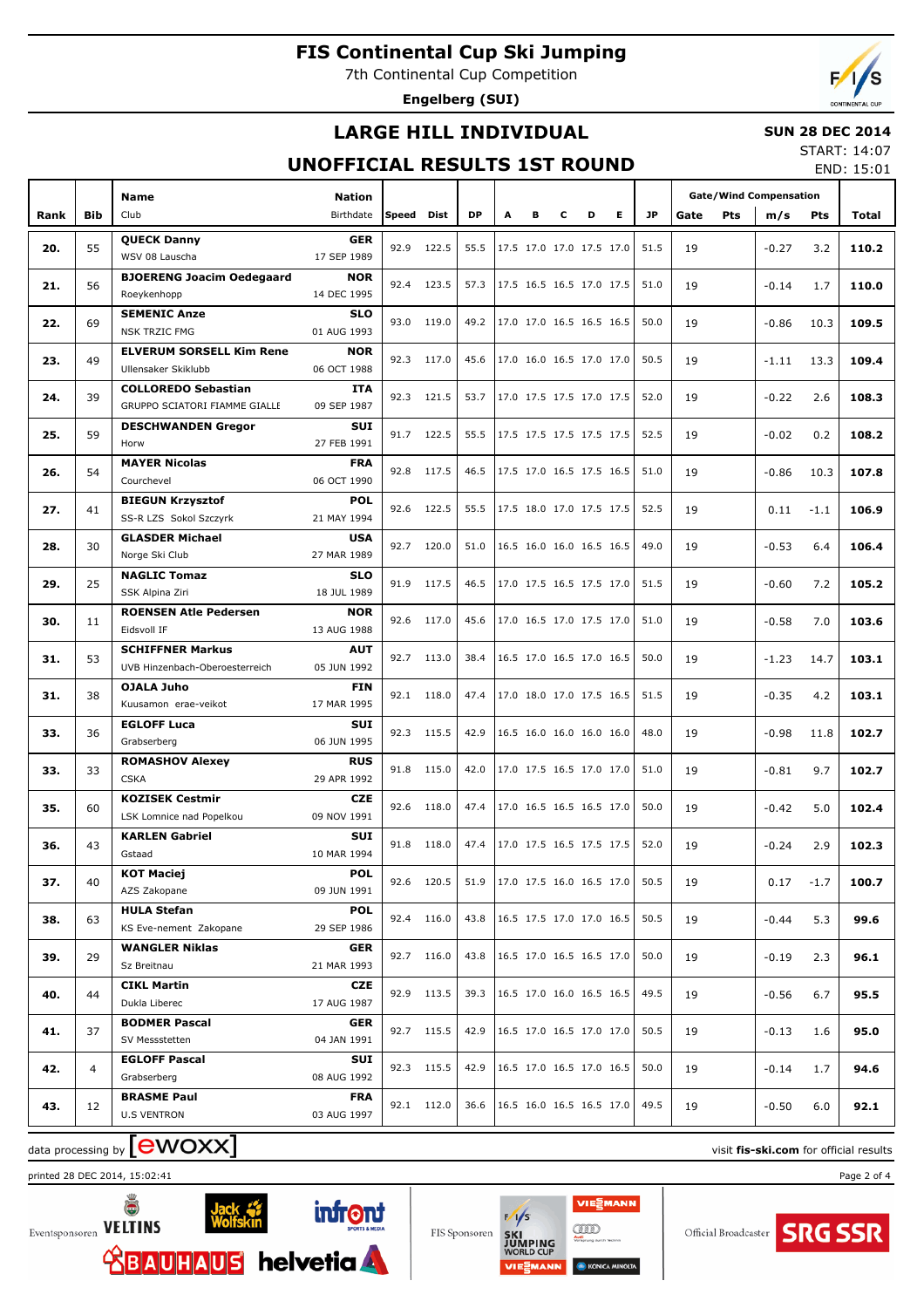7th Continental Cup Competition

**Engelberg (SUI)**

## **LARGE HILL INDIVIDUAL**

### **SUN 28 DEC 2014**

### **UNOFFICIAL RESULTS 1ST ROUND**

START: 14:07 END: 15:01

|      |                | <b>Name</b>                                     | Nation                    |            |            |           |   |   |   |                          |   |      |      |     | <b>Gate/Wind Compensation</b> |        |       |
|------|----------------|-------------------------------------------------|---------------------------|------------|------------|-----------|---|---|---|--------------------------|---|------|------|-----|-------------------------------|--------|-------|
| Rank | <b>Bib</b>     | Club                                            | Birthdate                 | Speed Dist |            | <b>DP</b> | A | в | c | D                        | Е | JP   | Gate | Pts | m/s                           | Pts    | Total |
|      |                | <b>BARTOL Tilen</b>                             | <b>SLO</b>                |            |            |           |   |   |   |                          |   |      |      |     |                               |        |       |
| 44.  | 15             | SSK Sam Ihan                                    | 17 APR 1997               | 91.9       | 114.0      | 40.2      |   |   |   | 16.0 16.0 16.0 16.0 16.0 |   | 48.0 | 19   |     | $-0.32$                       | 3.8    | 92.0  |
|      |                | <b>MAYLAENDER Dominik</b>                       | <b>GER</b>                |            |            |           |   |   |   |                          |   |      |      |     |                               |        |       |
| 45.  | 9              | SC Degenfeld                                    | 20 MAR 1995               |            | 92.5 110.5 | 33.9      |   |   |   | 16.5 16.5 16.0 17.0 17.0 |   | 50.0 | 19   |     | $-0.67$                       | 8.0    | 91.9  |
| 46.  | 3              | <b>SCHULER Andreas</b>                          | <b>SUI</b>                |            | 91.6 111.5 | 35.7      |   |   |   | 16.5 16.5 16.5 16.5 15.5 |   | 49.5 | 19   |     | $-0.52$                       | 6.2    | 91.4  |
|      |                | Einsiedeln                                      | 30 DEC 1995               |            |            |           |   |   |   |                          |   |      |      |     |                               |        |       |
| 47.  | $\mathbf{1}$   | <b>KAELIN Pascal</b>                            | <b>SUI</b>                |            | 92.1 112.5 | 37.5      |   |   |   | 16.5 16.5 16.0 16.5 17.0 |   | 49.5 | 19   |     | $-0.32$                       | 3.8    | 90.8  |
|      |                | Einsiedeln                                      | 11 JAN 1993               |            |            |           |   |   |   |                          |   |      |      |     |                               |        |       |
| 48.  | 19             | <b>KANG Chil-ku</b>                             | <b>KOR</b>                |            | 92.5 111.0 | 34.8      |   |   |   | 14.5 15.0 15.0 14.5 15.0 |   | 44.5 | 19   |     | $-0.73$                       | 8.8    | 88.1  |
|      |                | High1 Resort                                    | 08 AUG 1984               |            |            |           |   |   |   |                          |   |      |      |     |                               |        |       |
| 49.  | $\overline{2}$ | <b>BIRCHLER Tobias</b>                          | <b>SUI</b>                |            | 91.5 108.5 | 30.3      |   |   |   | 16.0 16.5 16.0 16.5 16.0 |   | 48.5 | 19   |     | $-0.77$                       | 9.2    | 88.0  |
|      |                | Einsiedeln                                      | 29 JUL 1997               |            |            |           |   |   |   |                          |   |      |      |     |                               |        |       |
| 50.  | 17             | <b>MAYLAENDER Jan</b>                           | <b>GER</b><br>29 MAR 1992 |            | 92.5 109.0 | 31.2      |   |   |   | 16.5 17.0 16.0 16.5 15.5 |   | 49.0 | 19   |     | $-0.60$                       | 7.2    | 87.4  |
|      |                | SC Degenfeld                                    |                           |            |            |           |   |   |   |                          |   |      |      |     |                               |        |       |
| 51.  | 8              | <b>AALST VAN DER Oldrik</b><br>National Team    | <b>NED</b><br>01 DEC 1995 |            | 92.0 112.5 | 37.5      |   |   |   | 15.0 15.5 15.5 15.5 14.5 |   | 46.0 | 19   |     | $-0.29$                       | 3.5    | 87.0  |
|      |                | <b>DELLASEGA Diego</b>                          | <b>ITA</b>                |            |            |           |   |   |   |                          |   |      |      |     |                               |        |       |
| 52.  | 28             | G.S. FIAMME ORO MOENA                           | 04 DEC 1990               |            | 92.0 111.0 | 34.8      |   |   |   | 16.0 17.0 16.0 16.5 16.0 |   | 48.5 | 19   |     | $-0.30$                       | 3.6    | 86.9  |
|      |                | <b>ANTONISSEN Lars</b>                          | <b>NED</b>                |            |            |           |   |   |   |                          |   |      |      |     |                               |        |       |
| 53.  | 21             | National Team                                   | 31 JUL 1995               | 92.7       | 108.0      | 29.4      |   |   |   | 14.5 14.5 15.5 15.0 15.0 |   | 44.5 | 19   |     | $-1.08$                       | 12.9   | 86.8  |
|      |                | <b>KIM Hyun-ki</b>                              | <b>KOR</b>                |            |            |           |   |   |   |                          |   |      |      |     |                               |        |       |
| 54.  | 34             | High1 Resort                                    | 09 FEB 1983               |            | 92.5 108.5 | 30.3      |   |   |   | 14.5 15.0 14.5 15.0 15.5 |   | 44.5 | 19   |     | $-0.63$                       | 7.6    | 82.4  |
|      |                | <b>WIT DE Ruben</b>                             | <b>NED</b>                |            |            |           |   |   |   |                          |   |      |      |     |                               |        |       |
| 55.  | 27             | National team                                   | 02 FEB 1995               |            | 92.5 107.0 | 27.6      |   |   |   | 16.0 16.5 16.0 16.5 15.5 |   | 48.5 | 19   |     | $-0.45$                       | 5.4    | 81.5  |
| 56.  | 31             | <b>TOROK Eduard</b>                             | <b>ROU</b>                | 91.9       | 102.0      | 18.6      |   |   |   | 14.5 14.5 14.0 14.5 14.5 |   | 43.5 | 19   |     | $-1.42$                       | 17.0   | 79.1  |
|      |                | CSS Dinamo Rasnov                               | 02 MAY 1997               |            |            |           |   |   |   |                          |   |      |      |     |                               |        |       |
| 57.  | 22             | <b>INNGJERDINGEN Christian</b>                  | <b>SWE</b>                |            | 92.2 105.5 | 24.9      |   |   |   | 15.5 16.0 15.0 15.5 16.0 |   | 47.0 | 19   |     | $-0.56$                       | 6.7    | 78.6  |
|      |                | Holmens If                                      | 19 DEC 1996               |            |            |           |   |   |   |                          |   |      |      |     |                               |        |       |
| 58.  | 6              | <b>KLYMCHUK Andrii</b>                          | <b>UKR</b>                | 91.7       | 103.5      | 21.3      |   |   |   | 16.0 16.0 16.0 15.5 16.0 |   | 48.0 | 19   |     | $-0.54$                       | 6.5    | 75.8  |
|      |                | Kremenets Ski School                            | 10 DEC 1994               |            |            |           |   |   |   |                          |   |      |      |     |                               |        |       |
| 59.  | 14             | <b>PITEA Sorin Iulian</b>                       | <b>ROU</b>                | 91.7       | 102.5      | 19.5      |   |   |   | 16.0 16.0 16.0 16.0 15.5 |   | 48.0 | 19   |     | $-0.64$                       | 7.7    | 75.2  |
|      |                | CSS Dinamo Rasnov                               | 09 JUL 1997               |            |            |           |   |   |   |                          |   |      |      |     |                               |        |       |
| 60.  | 13             | <b>FRIBERG Christian</b><br>Saint Paul Ski Club | <b>USA</b><br>08 SEP 1994 |            | 91.8 103.0 | 20.4      |   |   |   | 16.0 16.5 15.5 16.0 16.0 |   | 48.0 | 19   |     | $-0.48$                       | 5.8    | 74.2  |
|      |                | <b>KALINICHENKO Vitaliy</b>                     | <b>UKR</b>                |            |            |           |   |   |   |                          |   |      |      |     |                               |        |       |
| 61.  | 18             | Vorokhta Ski School                             | 09 AUG 1993               |            | 91.8 102.5 | 19.5      |   |   |   | 15.5 16.5 15.5 15.0 15.0 |   | 46.0 | 19   |     | -0.64                         | 7.7    | 73.2  |
|      |                | <b>MORASSI Andrea</b>                           | ITA                       |            |            |           |   |   |   |                          |   |      |      |     |                               |        |       |
| 62.  | $\overline{7}$ | C.S. FORESTALE DELLO STATO                      | 30 AUG 1988               |            | 92.6 103.5 | 21.3      |   |   |   | 14.5 14.5 15.0 15.0 15.0 |   | 44.5 | 19   |     | $-0.61$                       | 7.3    | 73.1  |
|      |                | <b>NORDIN Carl</b>                              | SWE                       |            |            |           |   |   |   |                          |   |      |      |     |                               |        |       |
| 63.  | 20             | IF Friska Viljor                                | 23 DEC 1989               | 91.9       | 99.0       | 13.2      |   |   |   | 14.0 15.0 14.0 15.0 14.5 |   | 43.5 | 19   |     | $-1.34$                       | 16.1   | 72.8  |
|      |                | <b>MIETUS Krzysztof</b>                         | POL                       |            |            |           |   |   |   | 13.5 13.5 14.5 14.0 13.5 |   |      |      |     |                               |        |       |
| 64.  | 35             | AZS Zakopane                                    | 08 MAR 1991               | 92.4       | 98.5       | 12.3      |   |   |   |                          |   | 41.0 | 19   |     | $-1.08$                       | 12.9   | 66.2  |
|      | 26             | <b>SANDELL Jonas</b>                            | SWE                       | 91.3       | 95.5       | 6.9       |   |   |   | 14.0 14.5 14.5 14.0 14.0 |   | 42.5 | 19   |     |                               |        | 64.9  |
| 65.  |                | Friska Viljor                                   | 12 FEB 1995               |            |            |           |   |   |   |                          |   |      |      |     | $-1.29$                       | 15.5   |       |
| 66.  | 16             | <b>BUZESCU PURICE Constantin Rober</b>          | <b>ROU</b>                |            | 92.1 100.0 | 15.0      |   |   |   | 16.0 16.5 15.5 16.5 14.5 |   | 48.0 | 19   |     | 0.05                          | $-0.5$ | 62.5  |
|      |                | Css brasovia                                    | 19 JUN 1997               |            |            |           |   |   |   |                          |   |      |      |     |                               |        |       |
| 67.  | 10             | <b>KALYKOV Shyngys</b>                          | KAZ                       | 92.9       | 93.5       | 3.3       |   |   |   | 15.0 15.5 15.0 15.5 16.0 |   | 46.0 | 19   |     | $-0.74$                       | 8.9    | 58.2  |
|      |                |                                                 | 05 MAY 1994               |            |            |           |   |   |   |                          |   |      |      |     |                               |        |       |

# data processing by **CWOXX** and  $\overline{C}$  and  $\overline{C}$  and  $\overline{C}$  and  $\overline{C}$  and  $\overline{C}$  and  $\overline{C}$  and  $\overline{C}$  and  $\overline{C}$  and  $\overline{C}$  and  $\overline{C}$  and  $\overline{C}$  and  $\overline{C}$  and  $\overline{C}$  and  $\overline{C}$  and  $\overline{C}$

printed 28 DEC 2014, 15:02:41 Page 3 of 4





FIS Sponsoren